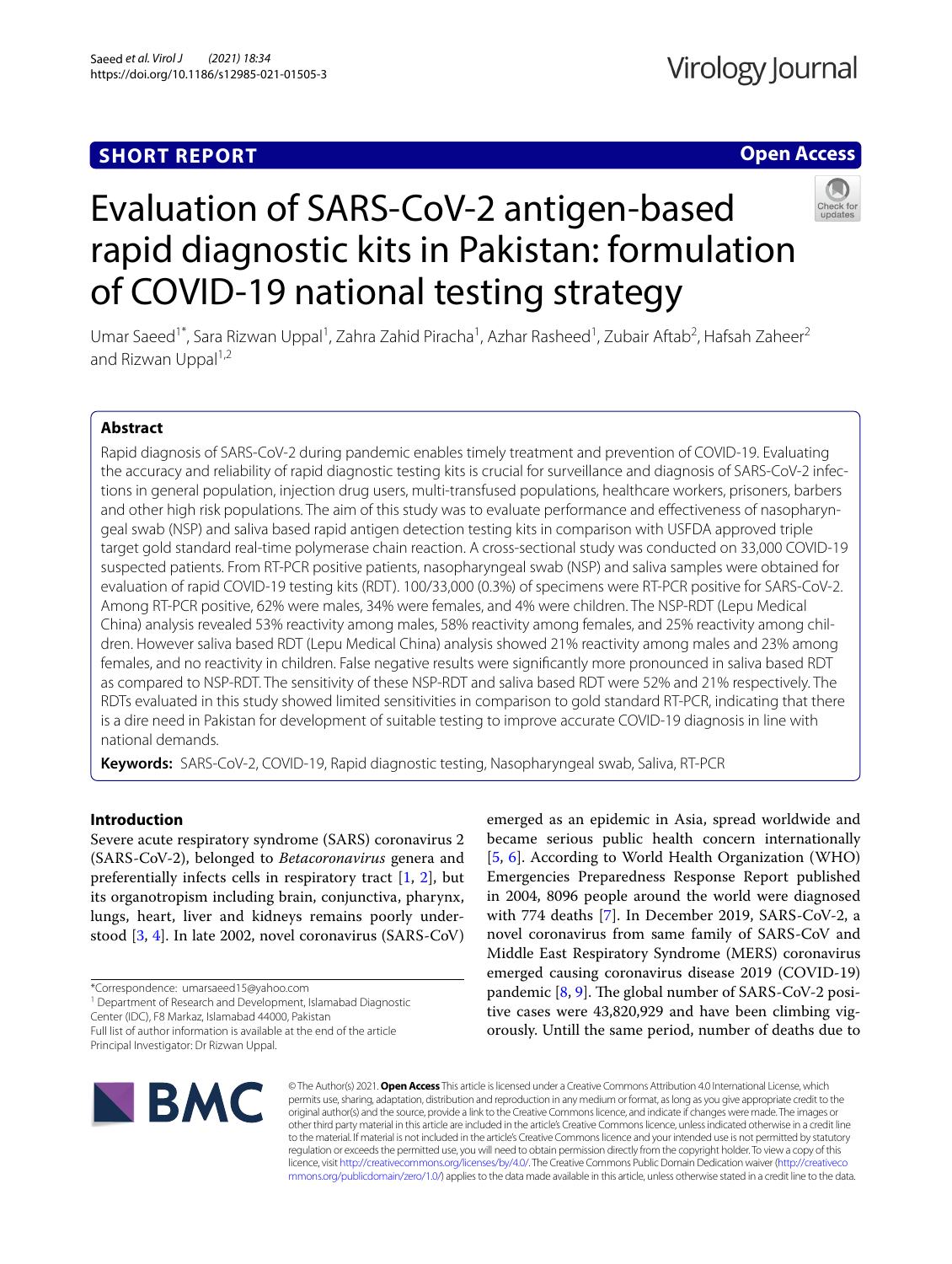COVID-19 were 1,165,189, the worst afected being the United States of America and India [[10](#page-4-9)].

The virus contains four major structural proteins including; matrix core protein (M), nucleocapsid (N), envelop (E), and glycoprotein spike surface (S). It employs spike surface glycoproteins to interact with receptor binding domain, angiotensin‐converting enzyme 2 (ACE2), that is expressed on the epithelial Alveolar type 2 progenitor (AT2) cells of alveoli of lungs, in salivary glands, surface of artery, veins, heart and kidney tissues [[11](#page-4-10)[–13](#page-4-11)]. SARS-CoV enters to host cell via clathrin- and caveolaeindependent endocytic pathway  $[14]$  $[14]$ . The SARS-CoV-2 generates proteolytically active fragments of RAS (an abbreviation of Rat Sarcoma) protein including Angiotensin II (Ang II) and Angiotensin 1–7 (Ang 1–7) that may activate Angiotensin II receptor type 2 (AT2) receptors to bind with ACE2 and via host cell directed network of G-protein-coupled receptors (GPCRs) ultimately activate c-Jun N-terminal Kinase (JNK) and Janus Tyrosine Kinase (JAK)-Signal Transducer and Activator of Transcription (STAT) biochemical mechanism in host cells and for viral transmission [[15](#page-4-13)].

Recently, a few COVID-19 vaccines were commercially available in developed countries, but are not readily available in several countries across the world possibly due limited production capabilities and funding. Currently, there are more than 50 vaccine candidates of SARS-CoV-2 in trials [[16,](#page-4-14) [17](#page-4-15)]. Early detection and isolation of infected cases is crucial factor to prevent viral pathogenesis  $[16]$ . The nasopharyngeal swab (NPS) followed by real-time reverse-transcription polymerase chain reaction (RT-PCR) of extracted RNA, is recommended gold standard for diagnosis of SARS-CoV-2 and is applied commercially in accordance with WHO protocols [\[2](#page-4-1), [18](#page-4-16), [19\]](#page-4-17). However, during the pandemic, detecting large number of patients via RT-PCR in limited time frame is challenging task and may also involve technical or fnancial burdens. Rapid, accurate and cost efective diagnosis of SARS-CoV-2 to meet national or international demands for resource limited countries, like Pakistan requires alternative public health containment strategies [\[19](#page-4-17)].

Rapid diagnostic tests (RDTs) are user-friendly, costefective and safe point-of-care testing; however there is potential concern regarding real-world performance and validation of these assays  $[20]$  $[20]$  $[20]$ . The NPS procedure is invasive and may cause bleeding; there are increased chances of SARS-CoV-2 transmission to the healthcare workers [\[12](#page-4-19)]. While, saliva specimen collection is noninvasive and can be safely handled outside hospitals [\[21](#page-4-20)]. Also, self-collection of saliva samples can reduces risk of SARS-CoV-2 transmission to healthcare workers than NPS [\[22](#page-4-21)]. Of note, there was no signifcant diference in SARS-CoV-2 viral load in NPS or saliva specimens [[21\]](#page-4-20).

In saliva or NPS based SARS-CoV-2 RDTs, the challenge is to determine most accurate diagnostic assay without compromising reliability of test results. Analyzing the sensitivity and specifcity of most appropriate diagnostic assay or combination of diagnostic assays in comparison to gold standard RT-PCR based test might be helpful in formulating new testing strategy to curtail unprecedented COVID-19 pandemic. There is a dire need in Pakistan to timely develop suitable algorithm that accurately meets national demand for expanded SARS-CoV-2 screening, diagnosis, and treatment. We aimed to evaluate saliva or NPS RDTs based SARS-CoV-2 diagnostic kits with RT-PCR based test to formulate efective testing strategy for diagnosis of SARS-CoV-2 in Pakistani population.

## **Materials and methods**

To investigate diagnostic accuracy of SARS-CoV-2 antigen in clinical samples (NPS (#20CG2701X, Lepu Medical) or Saliva (#901101, Lepu Medical)) the colloidal gold labeled SARS-CoV-2N protein monoclonal antibody based immunochromatographic rapid test kits were evaluated in comparison with RT-PCR (Bio-rad, CFX96, USA). A cross-sectional study was conducted among 33,000 suspected COVID-19 subjects during the period of  $3-10^{th}$  October 2020 from Islamabad and Rawalpindi cities of Pakistan. After pre-test counseling by trained counselor, the specimens were obtained from SARS-CoV-2 suspected patients with respiratory symptoms and/or fever and international travel history or close contact with SARS-CoV-2 confrmed patients, by trained personnel at Islamabad Diagnostic Center (IDC G8 branch specialized center for COVID-19), Islamabad, Pakistan. Ethical approval was obtained from all 33,000 participants included in this study.

RT-PCR positive cases were pre-selected for evaluation study. All subjects were informed prior to examination and patient consent was obtained. The samples were examined for SARS-CoV-2 by Real-Time PCR after RNA extraction (Auto pure 32 Zybio China). The assay included positive control template and RNA internal extraction control. The triple target genes (design recommended by WHO) were Sarbecovirus E gene, SARS-CoV-2N gene, SARS-CoV-2 RNA-dependent RNA polymerase gene, and detection limit reported by manufacturer was (100) copies/ml. Samples having exponential growth curve and cycle threshhold (Ct) value  $\leq 40$  were considered as confirmed positive patients. The diagnostic accuracy of NSP and saliva based RDTs testing kits were compared with triple target USFDA approved Seegene kit (#RP10244Y Allplex™ 2019-nCoV Assay, Seegene South Korea) based RT-PCR. The samples with discordant results were repeated. All test procedures were applied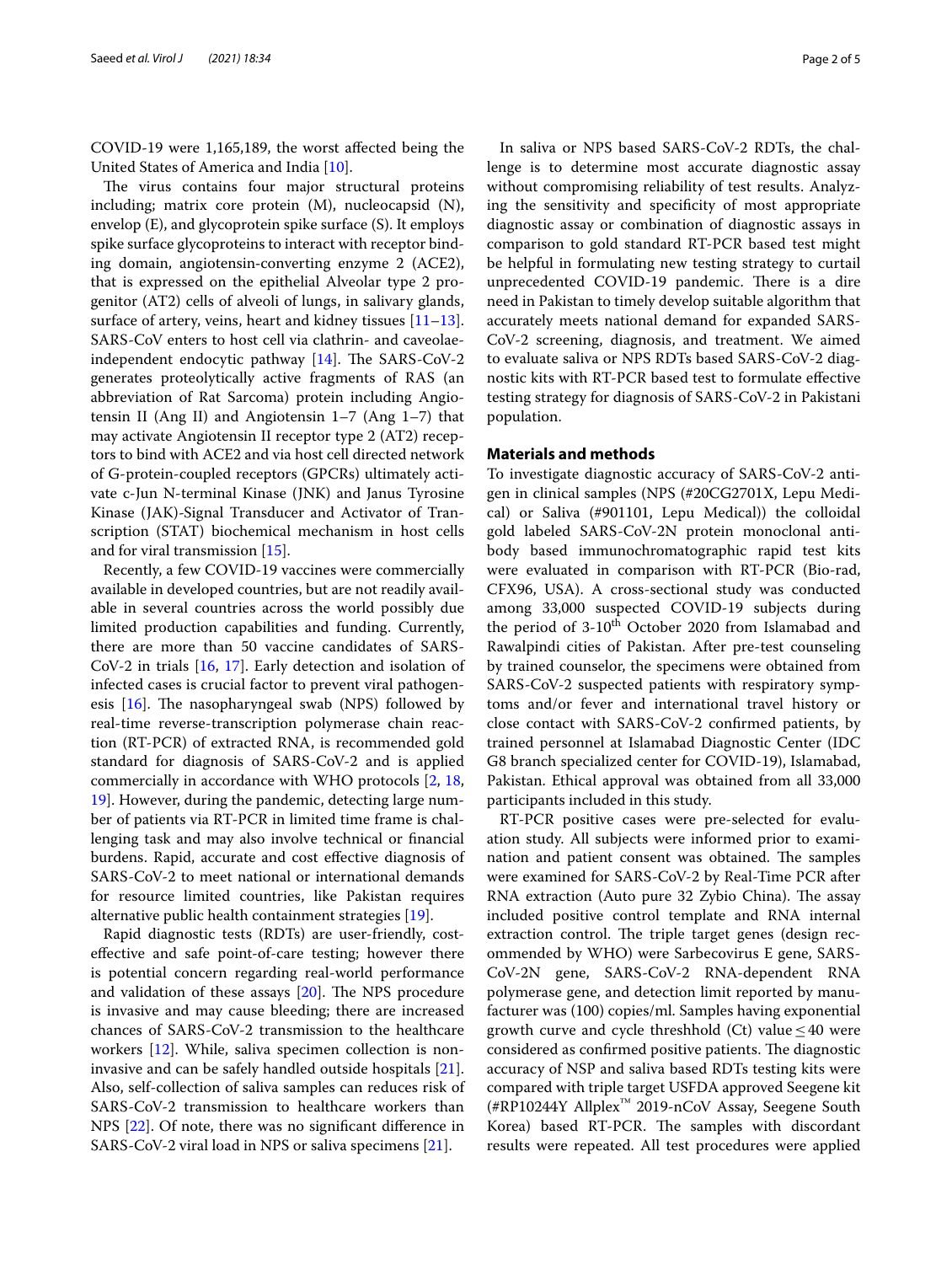according to standard manufacturer protocols. 5 µl template RNA from each sample's nucleic acid was used with 15 μl of the One-step RT-PCR Master-mix, using following thermocycling conditions consisted of 30 min at 48 °C for reverse transcription, 10 min at 95 °C and 45 cycles of 15 s at 95 °C and 1 min at 60 °C. Seegene kit was stored at -20 freezer, while extracted RNA was stored at -70 deep freezer. These RDTs kits had no cross reactivity with human Coronavirus OC43, Infuenza A virus, Infuenza B virus, Respiratory Syncytial virus, Adenovirus, Epstein-Barr virus, Measels virus, Cytomegalovirus, Rotavirus, Norovirus, Mumps virus, Varicella Zosyer virus, Human metapneumovirus and Mycoplasma pneumonia. Test kits were stored according to manufacturer's instructions. The sensitivities were calculated using gold standard RT-PCR results. The study was approved by institutional review board of IDC Pakistan.

## **Results**

A total of 33,000 suspected COVID-19 patients were enrolled in this study. Of these, 100 RT-PCR positive (for SARS-CoV-2 RNA) cases were pre-selected for evaluation of COVID-19 antigen kits. The prevalence of SARS-CoV-2 in Islamabad and Rawalpindi regions of Pakistan during period of  $3-10^{th}$  October 2020 was 0.3% (Data analyzed from current study). Among selected subjects, 62% were males, 34% females and 4% were children. The mean age was  $47$  years (range  $6-91$ ). The NSP-RDT analysis revealed a reactive result for SARS-CoV-2 antigen in 52% patients, while remaining 48% were declared non-reactive. The same patient saliva samples (RT-PCR tested positive) were used for saliva based RDT analysis. The data showed 21% reactivity, while remaining 79% showed false-negative results. The NSP-RDT analysis showed 53% reactivity among males, 58% reactivity among females, and 25% reactivity among children. While saliva based RDT revealed 21% reactivity among males, 23% among females, and 0% reactivity in children. False negative results were highly pronounced in saliva based RDT, compared to NSP-RDT. The sensitivity of these NSP-RDT and saliva based RDT were 52% and 21% respectively, as shown in Table [1](#page-2-0). The diagnostic accuracy of two RDTs testing kits were compared with triple target USFDA approved Seegene kit based RT-PCR. Among males the reactivity of NSP-RDTs was signifcantly higher 2.5 fold than Saliva based RDTs (Fig. [1\)](#page-2-1). Same tendency was observed among females (Fig. [1\)](#page-2-1). However among children, only NSP-RDTs showed reactivity (Fig. [1\)](#page-2-1). The sensitivity values of NSP and saliva based assays were 52% and 21% respectively. Average cycle threshold (Ct) values of 100 RT-PCR positive samples taken are shown in Table [1.](#page-2-0)

## **Discussion**

In third world countries with acute socio-economic disparities and weaker health system the COVID-19 surveillance and diagnosis of SARS-CoV-2 are serious public health challenges. Italy, followed by United States and South Korea had highest COVID-19 testing per capita compared to rest of the world [\[23](#page-4-22)]. According to the

<span id="page-2-1"></span>

<span id="page-2-0"></span>**Table 1 Characteristics of COVID-19 positive patients and assessment of diagnostic accuracy of SARS-CoV-2 rapid diagnostic kits**

| <b>Samples</b>   | Age (Av)      | <b>RT-PCR</b> | Ct (Av) | <b>NSP-RDT</b>                          | Saliva-RDT                              | Fever    | Cough    |
|------------------|---------------|---------------|---------|-----------------------------------------|-----------------------------------------|----------|----------|
| Male $(n=62)$    | 47.48 (19-91) | Positive      | 28.9    | Reactive $(n=33)$                       | Reactive $(n=13)$                       | Positive | Positive |
|                  |               |               |         | N-reactive $(n=29)$                     | N-reactive $(n=49)$                     |          |          |
| Female $(n=34)$  | 46.47 (20-78) | Positive      | 28.2    | Reactive $(n=20)$                       | Reactive $(n=8)$                        | Positive | Positive |
|                  |               |               |         | N-reactive $(n=14)$                     | N-reactive $(n=26)$                     |          |          |
| Children $(n=4)$ | 12.25 (6–17)  | Positive      | 32.2    | Reactive $(n=1)$                        | Reactive $(n=0)$                        | Positive | Positive |
|                  |               |               |         | N-reactive $(n=3)$                      | N-reactive $(n=4)$                      |          |          |
| Total $(n=100)$  | 47            | Positive      | 28.5    | Sensitivity (52%)<br>Specificity (100%) | Sensitivity (21%)<br>Specificity (100%) | Positive | Positive |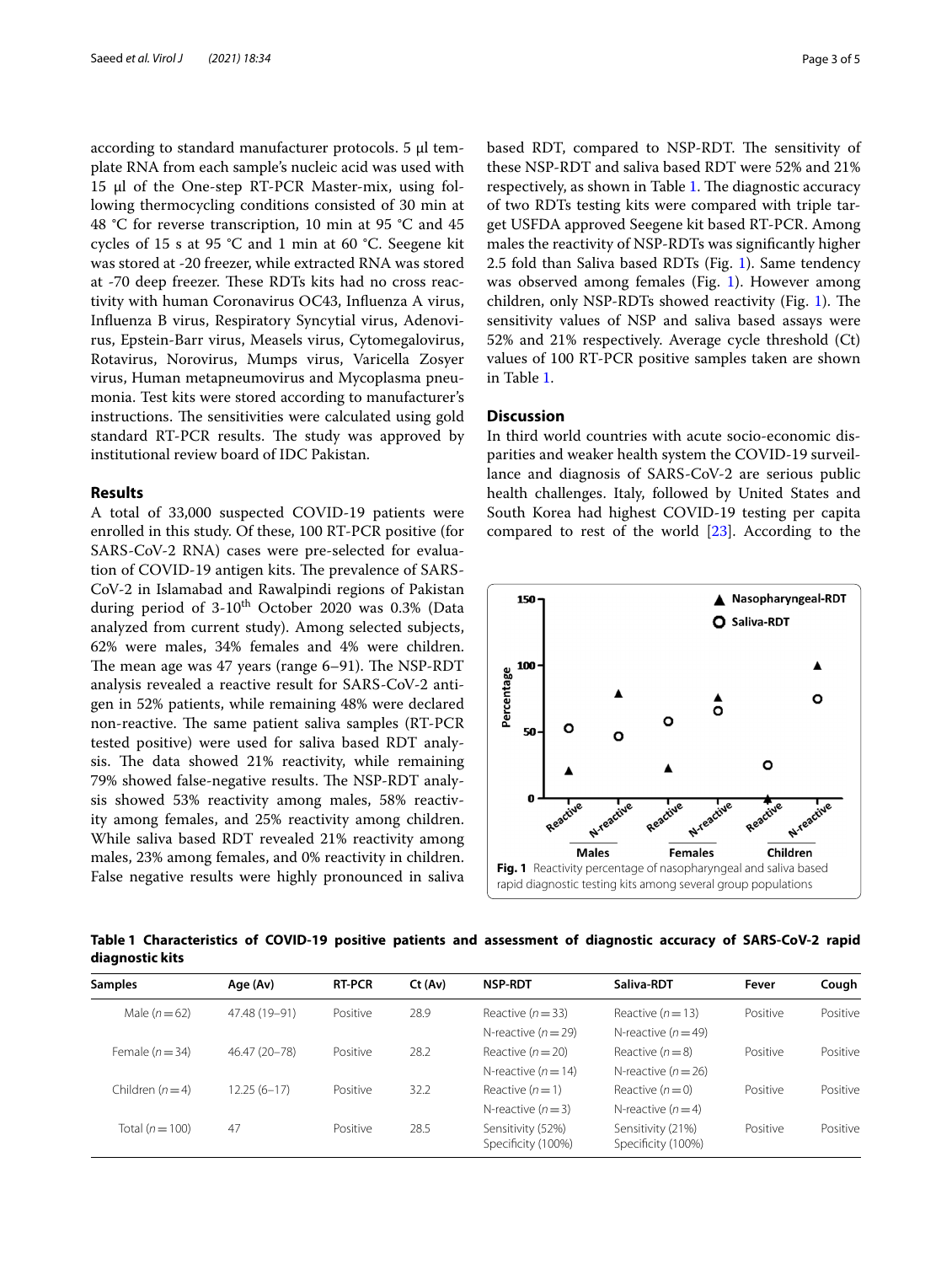WHO recommendations, the SARS-CoV-2 RDTs testing should have minimum sensitivity of  $\geq$ 80% and specificity of  $\geq$  97% [\[24\]](#page-4-23). According to Lepu Medical, among Chinese population, the nasal swab and saliva based RDTs showed 90% sensitivity. The sensitivities in present study (52% for NSP-RDT and 21% for Saliva-RDT) were lower than manufacturers (90%). Similar study from China, reported 68% sensitivity in 208 RT-PCR confrmed nasopharyngeal swab samples [[25](#page-4-24)]. Porte et al., 2020 evaluated fuorescence immunochromatographic SARS-CoV-2 antigen test with nasopharyngeal and oropharyngeal swabs from 127 samples including 82 RT-PCR confrmed patients, with overall sensitivity of 93.9% [[26\]](#page-4-25). Among COVID-19 suspected patients from Kuwait, 83.43% were positive from saliva samples [[27\]](#page-4-26). In present study RT-PCR analysis revealed that the prevalence rate of COVID-19 during 3–10th October in Islamabad/ Rawalpindi region of Pakistan was 0.3%, indicating signifcantly decline pattern compared to near past. Of note, this evaluation was performed during low prevalence of SARS-CoV-2 therefore the performance of antigen-based RDT might vary in diferent epidemiological conditions.

One of the advantages of this study is the reliability, since same sample materials were used for comparison of RT-PCR *vs* RDTs without possible distribution error from using diferent specimen. Since SAR-CoV-2 replication is higher in pharynx during initial days after infection and declines later [[2](#page-4-1), [28](#page-4-27)], it might be possible that nasopharyngeal swab based antigen test sensitivity is high during initial phase of infection. It is interesting to note that this study was performed at diferent epidemiological conditions compared to China, and needs further investigation on interracial factors between Pakistani and Chinese populations. Since both rapid tests results were not satisfactory, therefore it is further suggested that combination-test algorithm can be employed for accurate diagnosis of COVID-19.

Viruses are increasing day by day and advanced molecular approaches should be explored to contemplate several signaling pathways and possible host proteins that modulate viral replication  $[29-33]$  $[29-33]$ . The data presented in current study is not only critical for policy making strategic organizations at national level but also answers worldwide call for accurate COVID-19 diagnostic testing. On the basis of this study, formulating advanced testing strategies might reduce technical and financial issues. There are several challenges associated with executing COVID-19 RDT testing strategy including law or policy making, well trained personals, development of quality assurance protocols and resolving technical issues. Therefore, it is important to continuously evaluate RDT based COVID-19 kits in Pakistani populations. Also, correct usage and quality

of such COVID-19 RDT must be ensured prior to marketing. Furthermore, it is highly recommended that, on regular basis over time, the government must assure implementation of standard operating procedures for validation of national testing strategies.

## **Conclusion**

Depending upon the global need for rapid diagnosis of SARS-CoV-2 in limited frame of time, it is necessary to accurately diagnose COVID-19. In resources limited countries like Pakistan, the healthcare system is fragile and based on limited funds. Availability of poor quality RDT kits could cause havoc. The diagnostic kits analyzed in this study have shown 52% sensitivities for NSP-RDT while 21% for Saliva-RDT, which are not suitable for accurate diagnosis of COVID-19 in Pakistani population. In current scenario continuous monitoring of RDT based COVID-19 kits in Pakistani populations are required to prevent further disease spread.

#### **Abbreviations**

SARS-CoV-2: Severe Acute Respiratory Syndrome Coronavirus 2; WHO: World Health Organization; MERS: Middle East Respiratory Syndrome; RDT: Rapid Diagnostic Testing; ACE2: Angiotensin‐Converting Enzyme 2; AT2: Alveolar type 2 progenitor; Ang II: Angiotensin II; Ang 1–7: Angiotensin 1–7; GPCRs: G-Protein-Coupled Receptors; JNK: C-Jun N-terminal Kinase; JAK-STAT: Janus Tyrosine Kinase (JAK)-Signal Transducer and Activator of Transcription; NPS: Nasopharyngeal Swab; RT-PCR: Real-Time Reverse-Transcription Polymerase Chain Reaction; Ct: Cycle Threshold.

#### **Acknowledgements**

We acknowledge the kind efforts of Maj (R) Dr. Aftab Ahmad Khan for discussions and improvement of the study.

#### **Authors' contributions**

RU is principal investigator of the study RU and US conceived the study, US wrote manuscript and analyzed the data; ZZP assisted in manuscript writing and data analysis, SRU, AR, ZA, and HR performed the experiments. All authors read and approved the fnal manuscript.

#### **Funding**

No funding was allotted for this study.

#### **Availability of data and materials**

The data is available and can be used for the academic or research purposes.

#### **Ethics approval and consent to participate:**

The study has been approved by ethical review board of Islamabad Diagnostic Center Pakistan, and informed patients concern was obtained.

#### **Consent to publication**

All authors approved the submission of the manuscript for publication.

## **Competing interests**

The authors have no confict of interest.

#### **Author details**

<sup>1</sup> Department of Research and Development, Islamabad Diagnostic Center (IDC), F8 Markaz, Islamabad 44000, Pakistan. <sup>2</sup> Islamabad Diagnostic Center (IDC), G8 Markaz, Islamabad 44000, Pakistan.